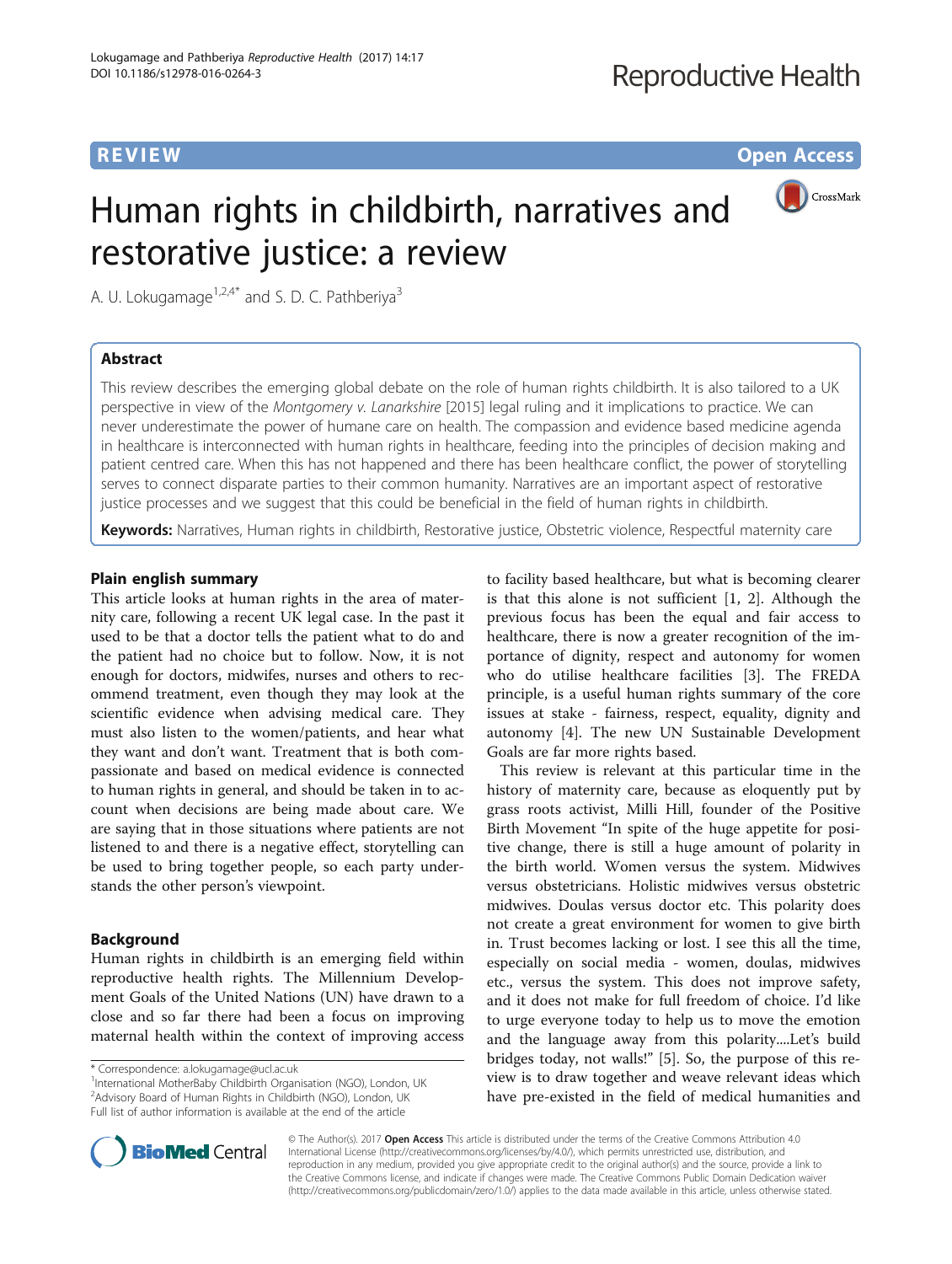law into a plausible model of bridge building for respectful maternity care.

#### Human rights in the global birthing arena

Women who receive care from factory line conditions within health facilities are experiencing disrespect and abuse worldwide. Factory line conditions includes care which denies dignity, privacy, respect for autonomy to the patient such as where women are made to adhere to routine protocols without consent i.e., to lie on delivery tales for hours without freedom of movement, forced to give birth while lying flat on their backs or in stirrups, routinely administering intravenous lines without medical need and episiotomies as of routine [\[6](#page-5-0), [7\]](#page-5-0). Their rights are denied in relation to: decision making over their physical integrity, self-determination, privacy, family life and spiritual freedom. This phenomena has been noted in the WHO statement on 'Prevention and elimination of disrespect and abuse during childbirth' [\[3\]](#page-5-0), which states "many women experience disrespectful and abusive treatment during childbirth in facilities worldwide. Such treatment not only violates the rights of women to respectful care, but can also threaten their rights to life, health, bodily integrity, and freedom from discrimination. This statement calls for greater action, dialogue, research and advocacy on this important public health and human rights issue".

'Human Rights in Childbirth' (HRIC) a Hague-based non-governmental organisation has been prominent from a consumer perspective in advocating for the rights of birthing women. The humanisation of childbirth movement in Brazil has been lobbied for, by Brazilian organisations such as ReHuNa - Rede pela Humanização do Parto e Nascimento (Brazilian Network for the Humanization of Childbirth) and Parto do Princípio - Mulheres em Rede pela Maternidade Ativa (Start from the Beginning, Women Networking for Active Maternity). The White Ribbon Alliance (WRA) Global Respectful Maternity Care Council consists of more than 200 organizations and individuals, globally. WRA and USAID's Traction project are spear heading the 'Respectful Maternity Care' (RMC) campaign to which the International Federation of Gynecology and Obstetrics (FIGO) and the International Confederation of Midwives (ICM) have lent their support. The International MotherBaby Childbirth Organisation (IMBCO) has also developed the 10 steps International MotherBaby Initiative (IMBCI) which contain recommendations for rights based optimal maternity care and have network of collaborating sites [\[8](#page-5-0), [9](#page-5-0)]. The IMBCO has developed a validated Women's Questionnaire as a tool to assess the extent of human rights practices in maternity facilities [[8, 10\]](#page-5-0). In the UK, the charity Birthrights works to improves women's experience of pregnancy and childbirth by promoting respect for human rights.

The WHO has recognised that childbirth has become over-medicalised particularly in the case of low risk pregnancy and that the caesarean section rate worldwide is much higher than it needs to be [[11](#page-5-0)]. The overmedicalisation of childbirth without informed consent has been also termed from a human rights perspective as 'Obstetric Violence'. This term was first officially formulated in 2007 when it was introduced in Venezuela as a new legal term [\[12](#page-5-0)]. A definition of 'Obstetric Violence' is "the appropriation of the body and reproductive processes of women by health personnel, which is expressed as dehumanized treatment, an abuse of medication, and to convert the natural processes into pathological ones, bringing with it loss of autonomy and the ability to decide freely about their bodies and sexuality, negatively impacting the quality of life of women" [\[13](#page-5-0)]. Amnesty International (Uruguay) has made a powerful documentary film on Obstetric Violence, which is available on YouTube and is a reflective teaching aid for all those involved in maternity care [[14\]](#page-5-0). In the United States of America, the Amicus Curiae Brief of HRIC, Dray v. Staten Island University Hospital [[15](#page-5-0)], describes human rights violations due to the over-medicalisation of maternity care.

The emerging debate on the recognition of the role of women's human rights in childbirth rests on the core issues of women's autonomy over their health, as well as access to health care systems that treat them with dignity and respect [\[1\]](#page-5-0). These are all contemporary aspects of patient experience and public engagement in the birth arena. Indeed social media is being increasingly used by patients as a platform for exchanging views, lobbying and conflict whereby changing the previous power equilibrium in the relationship between patients and healthcare providers [[16, 17\]](#page-5-0).

In the UK, the Francis Report [[18](#page-5-0)] highlighted more generic human rights violations due to industrialised healthcare systems driven by the pursuit of hospital economic targets. In the specific case of Mid Staffordshire Hospital, the Francis Report found a story of "appalling suffering of many patients. This was primarily caused by a serious failure on the part of a provider Trust Board. It did not listen sufficiently to its patients and staff or ensure the correction of deficiencies brought to the Trust's attention. Above all, it failed to tackle an insidious negative culture involving a tolerance of poor standards and a disengagement from managerial and leadership responsibilities. This failure was in part the consequence of allowing a focus on reaching national access targets, achieving financial balance and seeking foundation trust status to be at the cost of delivering acceptable standards of care." In the provision of maternity care, public interest has arisen in provider behaviours in the context of human rights, so when this is juxtaposed against a very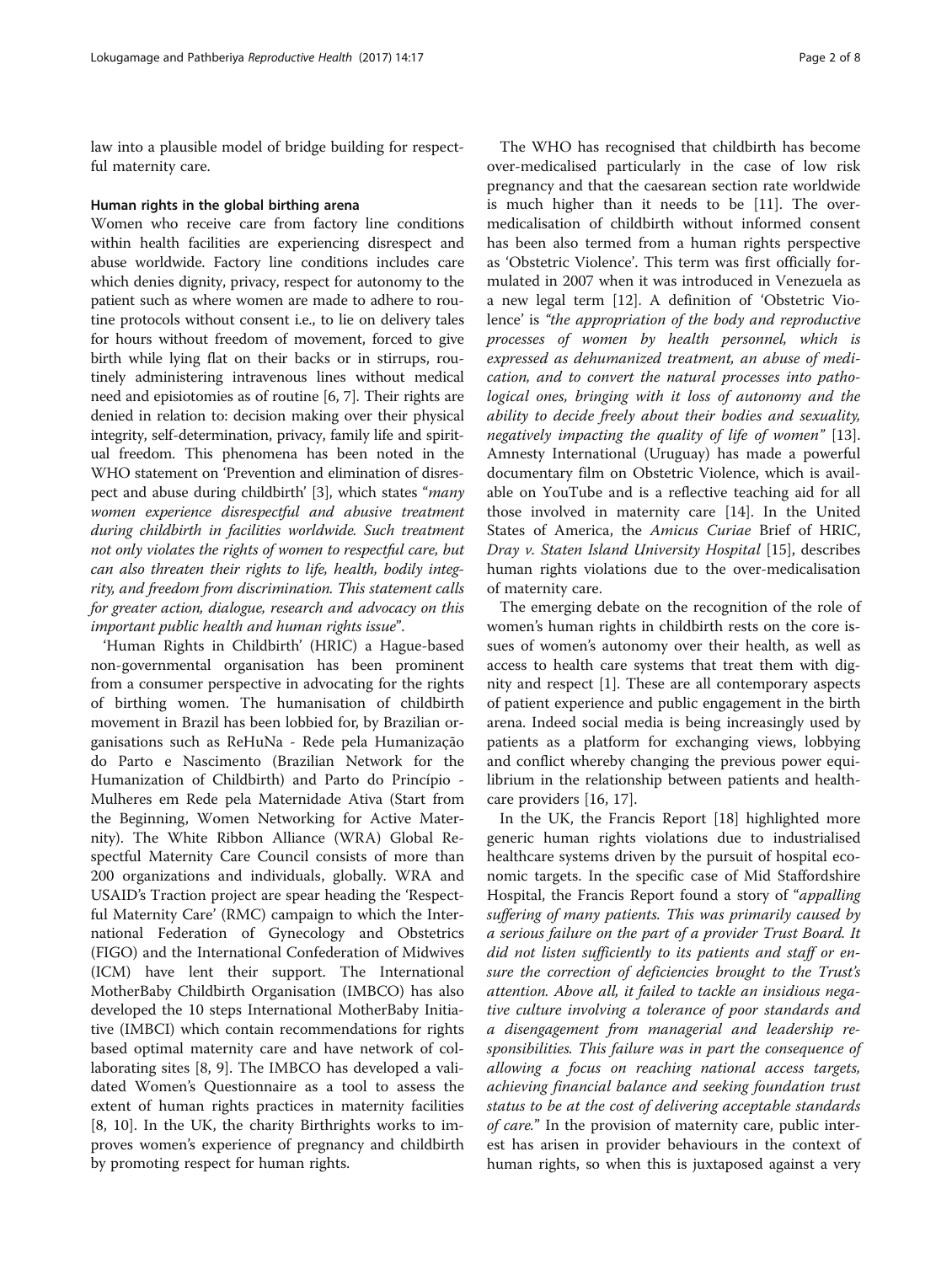inflamed feminist agenda, there is great potential for conflict. There is a long history regarding the balance of female power versus patriarchal systems and particularly in childbirth. The 'inflamed agenda' is well depicted in Olorenshaw's article in The Huffington Post 'Feminism Has Focused On The Boardroom But It Is Time To Remember The Birthing Room'[\[19\]](#page-5-0), which describes one particular 'Women's Voices Conference' but the strength of feeling could be equally applied to numerous Human Rights in Childbirth conferences too. The persistence of androcentric influence despite the increase in female obstetrician numbers has been noticed too [\[20](#page-6-0)–[24\]](#page-6-0). Most of the publications on this debate have not been in the 'obstetric press' and therefore many obstetricians may be unaware of it. Indeed in a recent British legal case, Montgomery v Lanarkshire [[25](#page-6-0)] where a woman sought medicalised childbirth instead of natural childbirth, the court recognised the historical theatre of paternalism within the obstetric profession - "social and legal developments which we have mentioned point away from a model of the relationship between the doctor and the patient based upon medical paternalism". Essentially now the doctor is under a duty to take reasonable care to ensure that the patient is aware of any material risks involved in proposed treatment, and of reasonable alternatives. A risk is "material" if a reasonable person in the patient's position would be likely to attach significance to it, or if the doctor is or should reasonably be aware that their patient would be likely to attach significance to it. This strengthens women's rights over their autonomy and bodily integrity, either for or against medical interventions and highlights the importance of patient centred care. So instead of a vicious cycle of misunderstanding between technocratic medical organisations on the one hand and feminists and/or healthcare human rights groups on the other, we ask the question in this article, 'how can we transcend this conflict?' This paper draws upon some pre-existing arenas of storytelling within medicine, discusses their benefits in order to ask whether restorative justice and its story telling component could be an important bridging point to resolution of conflict in human rights in childbirth? This extends to other areas of healthcare.

# Guidelines, compassion deficit, the narrative and story telling

## Limitations of evidenced based medicine

Evidence based medicine (EBM) was a movement that led 'medicine' away from the philosophy authoritarian practice as the norm, to one which was influenced by available research findings. It is common viewpoint for physicians to think that often the practice of medicine is very scientific and objective [[26\]](#page-6-0). However not all decisions made by doctors are rational, logical and grounded in science. Doctors' beliefs and preferences also influence decisions [\[27](#page-6-0)]. Prof. Trisha Greenhalgh and others argue that it has "become subtler and harder to detect" evidence bias and the vested interests [[28\]](#page-6-0). Analysis of US and UK Obstetrics and Gynaecology guidelines reveals that only the minority of recommendations are based on high quality, consistent evidence [\[29](#page-6-0), [30\]](#page-6-0). This is why in areas of scientific uncertainty it is very important that there is collaborative decision making which is a cornerstone of patient centred care.

Contemporary healthcare is now being driven by a technocratic model where complex health, social, political and economic elements are protocolised, guided by risk, cost and fear, at the expense of personalised care. Accordingly, patients can feel "tyrannised when their clinical management is inappropriately driven by algorithmic protocols, top-down directives and population targets." [\[28\]](#page-6-0) Consequently, in some cases, evidence based medicine can be a shackle to a woman's autonomy. Greenshalgh et al. calls to "individualise evidence and share decisions through meaningful conversations in the context of a humanistic and professional clinicalpatient relationship" [[28\]](#page-6-0). The Evidenced Based Medicine Renaissance Group, have coined this development with the term '#realEBM' [\[28\]](#page-6-0) which has a Twitter following. Indeed there are parallels between the '#realEBM' movement, the 'preventing over-diagnosis' movement [[31](#page-6-0)], the 'dangers of too much medicine' movement [[32](#page-6-0)] (extensively published in the British Medical Journal) and groups that point to the over-medicalisation of childbirth [[33](#page-6-0)–[36\]](#page-6-0).

The UK's National Institute of Clinical Excellence December 2014 guideline on intrapartum care for healthy women and babies [[37\]](#page-6-0) and particularly place of birth, is an important document in changing this pattern of over medicalised birth. But this guideline again should not be applied in a 'one size fits all' manner. Nuanced, humanised, patient centred care is key to the application of evidence base medicine in a rights based approach. The commonly used term 'shared decision making', may not be correct in the context of human rights, as the health provider can share the information but the decision is ultimately the patient's [\[38\]](#page-6-0). This is "because a patent would consider other factors such as quality of life in addition to medical expert opinion when deciding on a course of action" [[39\]](#page-6-0). Montgomery v Lanarkshire [[25](#page-6-0)] ruling in the UK shows that human rights cuts both ways for over medicalised versus medicalised birth. Patient centred care is hugely important.

# Evidence of improving healthcare outcomes with compassion

Sometimes health providers simply do not realise that they have lost their compassion through insensitivity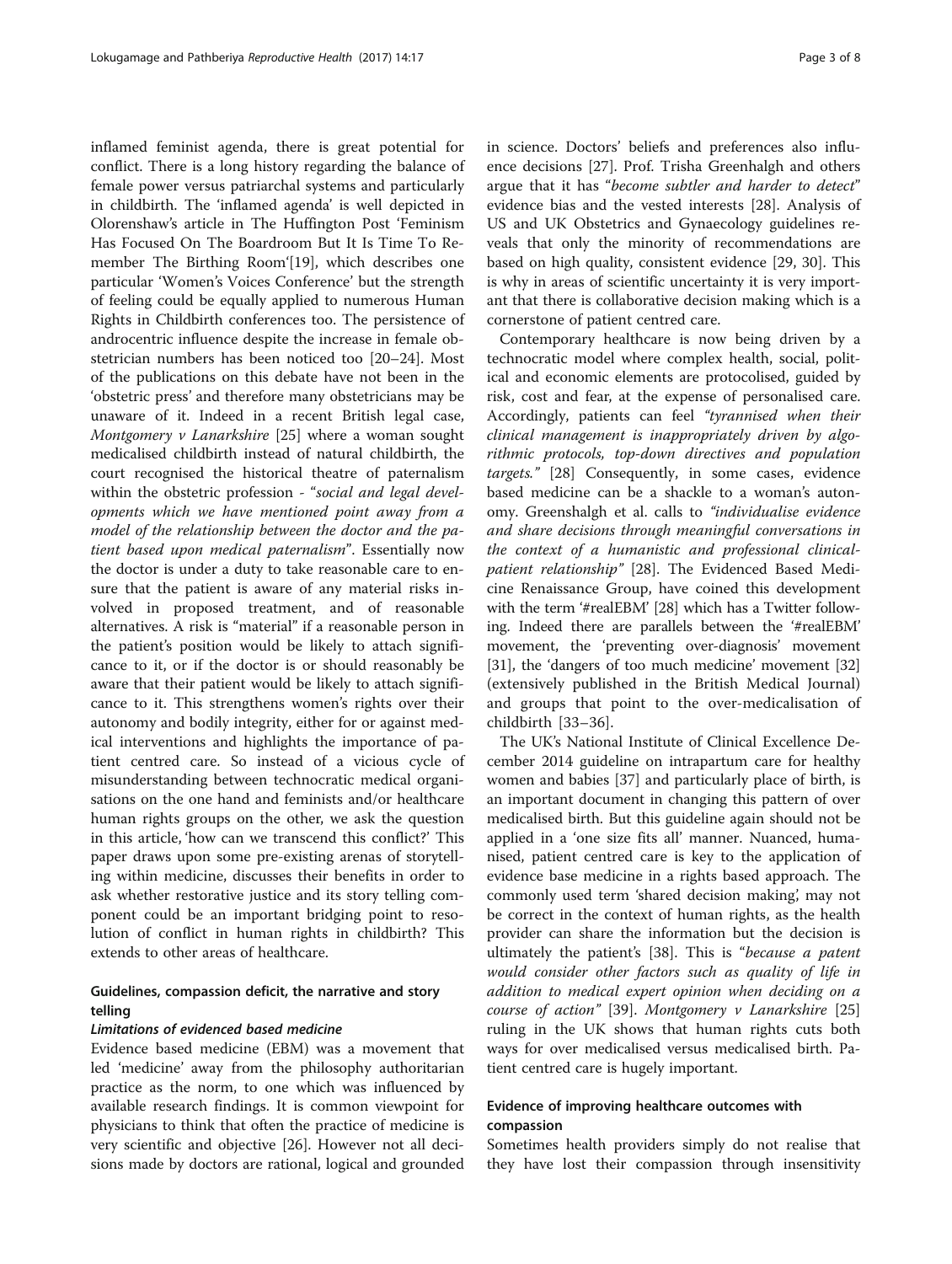caused by working in some healthcare systems. Prof Louise Aronson, medical educationalist with special interest in reflective medicine and narrative based medicine, has observed "We doctors do many things that are otherwise unacceptable. We are trained not only in how to do such things but in how to do them almost without noticing, almost without caring, at least in the ways we might care in different circumstances or settings" [\[40](#page-6-0)]. This can also true for the nursing and midwifery profession and therefore it is important to avoid unintentional blindness of any health provider to dehumanised aspects of industrialised healthcare [[41\]](#page-6-0). Cochrane reviews on continuity models of midwife led care and continuous emotional support in labour clearly demonstrate that humane relational maternity care trumps technocratic care in creating safe childbirth outcomes which cost less [[42](#page-6-0)–[45](#page-6-0)].

In Dr Robin Youngson's book Time to Care [\[46](#page-6-0)], he discusses compelling health economic evidence about the critical importance of compassion in healthcare. For instance compassionate, whole-person care in terminal lung cancer such as early access to palliative care leads to less depression and longer survival [[47](#page-6-0)]. Also diabetic patients of high-empathy primary care physicians had 42% fewer hospital admissions for metabolic crisis than patients of low-empathy physicians [[48\]](#page-6-0). In addition, Youngson clearly demonstrates that healthcare worker burnout through working in dehumanised industrialised healthcare conditions leads to lack of compassion towards patients [[46, 49\]](#page-6-0).

The Lancet's 2014 Midwifery Series [[50](#page-6-0)] notes that industrialised maternity services that have deficits in provision of compassionate care, are not only because of a lack of training but also due to discrimination and abuse that is linked to, and reinforced by, systemic conditions, such as degrading, disrespectful working conditions and multiple demands, and can be seen as a signal of a "health system in crisis" [[51\]](#page-6-0). With such complexity would it be prudent to explore the perspective of not only women/patients but also health providers, in which storytelling may have its role to play?

#### Story telling

"Stories may not provide all the answers, but what is gained through their telling is important for social justice and democracy. They connect us to issues and to one another through the power of a narrative and the experience of empathy" [[52\]](#page-6-0). The Women's Human Rights Storytelling Collaboratory is an interesting example of this as their platform for story-sharing was showcased at the Commission on the Status of Women (CSW59) Conference 2015 at the United Nations. They describe their method as an intense pressure cooker for catalysing analysis, learning and greater collective action in

women's rights [\[53](#page-6-0)]. Several healthcare crises within the National Health Services have highlighted the importance of health care providers seeing the delivery of care through the eyes of patients. The NHS England, Compassion in Practice – One Year On document states "The Francis Report, the Keogh Report, the Cavendish and Berwick Reviews have all highlighted how we need to improve and in doing so have emphasized the centrality of compassion in the care we deliver. We can never be complacent and must continue to listen to the people we care for and to staff who are responsible for that care so we can continually improve" [[54](#page-6-0)]. An example of an educational tool exemplifying these principles is 'Footprints of Birth' [\[55\]](#page-6-0) where women's narratives were heard in a documentary and a further film bearing the voices of hospital staff and students demonstrated institutional listening and response to the women's stories. Story telling can be very effective at healing health care systems that are broken. This narrative based approach is healing for the victims, but can be transformational for health care providers as seen in compassion Schwartz Center rounds [[56, 57](#page-6-0)] and Balint groups [\[58, 59](#page-6-0)]. These are confidential healthcare professional forums that allow reflection on the emotional and social challenges of work. Through staff stories regarding clinical care surrounding demanding situations, the narratives create an empathic understanding about themselves and their own colleagues which can spill over to generate compassion for their patients. From an organisational development perspective expanding the utilisation of these narrative modalities within maternity care services may help to improve negative work place behaviours particularly in light of the UK's General Medical Council's National Training Survey 2014 on bullying and undermining experienced by junior doctors. The undermining behaviours were described as receiving belittling or humiliation and threatening or insulting behaviour. This document indicated that obstetrics and gynaecology, as a speciality, seems to be less supportive and had more undermining behaviours than other specialties [\[60\]](#page-6-0). The Royal College of Obstetricians and Gynaecologists with the Royal College of Midwives have developed a toolkit to improve workplace behaviours [\[61\]](#page-6-0), however this is mainly trainee doctor focussed rather than encompassing the whole system such as to unearth undermining received by any staff member (senior or junior) due to the system issues found in the Francis report [[18\]](#page-5-0). Furthermore, there is evidence that a significant number of consultants in obstetrics and gynaecology also experience bullying. These have been described as persistent attempts to belittle and undermine an individual's work; undermining an individual's integrity; persistent and unjustified criticism and monitoring of work; freezing out, ignoring or excluding and continual undervaluing of an individual's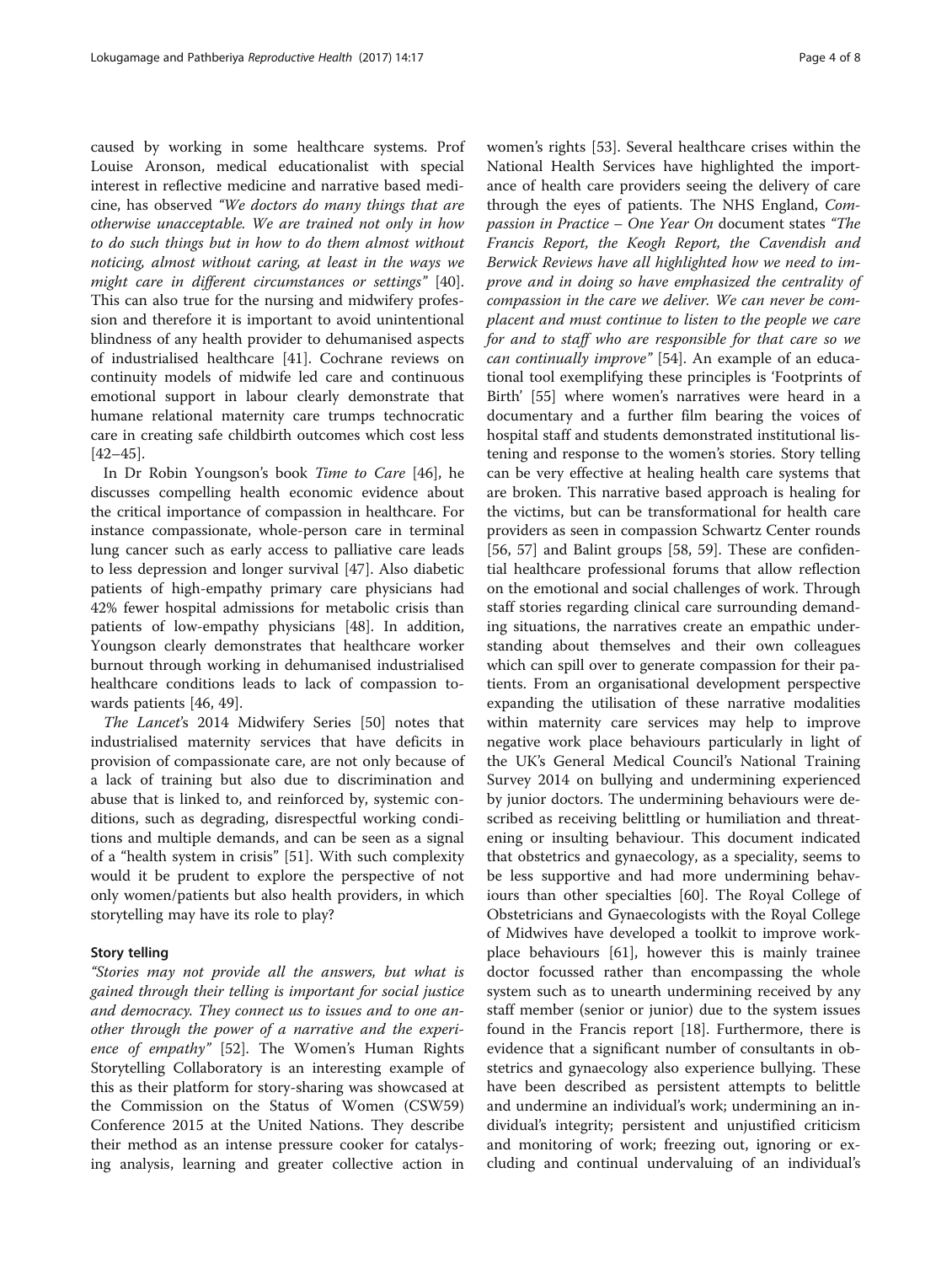effort. Perpetrators can be lead clinicians, clinical directors, clinical secretaries, career grade doctors, patients, administration managers, general practitioners and board-level executives [\[62\]](#page-6-0). So, there is clearly an endemic system problem for women, midwives and doctors.

Storytelling overlaps with the strengths of narrative based medicine which has been described as having four genres: patient stories; physician stories; narrative about physician-patient encounters; and grand narratives of sociocultural understandings of the body in health and illness. All of which have the healing potential to help parties from opposing views become involved in developing their human potential through their common humanity [[63\]](#page-6-0). We can never underestimate the power of humane working conditions and humane care on health. Where there has been healthcare conflict, the power of storytelling serves to connect disparate parties to their common humanity – which would suggest that restorative justice processes could be beneficial in human rights in childbirth.

#### Restorative justice

Restorative Justice (RJ) is a narrative process whereby the parties to a dispute, conflict or crime are brought into communication in order to find a way to move positively forward and build relationships. While RJ has been used in many societies of old [[64\]](#page-6-0), it was most notably used by the Māori in New Zealand [[65\]](#page-6-0). In post apartheid South Africa, RJ was used by the Truth and Reconciliation Commission where it was absolutely key to a reduction in civil animosity [[66\]](#page-6-0) and more recently in UK [[67\]](#page-6-0), where courts have the power to defer passing of sentence post-conviction [[68\]](#page-6-0).

The flexibility of RJ offers great freedom to its facilitators and participants enabling them to adapt it to suit the needs of a given situation. RJ based models or programs range from a simple apology, to meetings involving stakeholders overseen by a trained moderator. RJ circles (where participants narrate a story) or Group Conferencing (discussion with all parties including community) may be suitable in addressing the concerns in health care where patients feel they have not received the care they should have.

The key objectives of the process would be to repair the harm suffered by the victim; person at fault becomes aware of that his actions are unacceptable and the effect his actions are having on the victims and community; acknowledging responsibility for actions; participate in reparation decision making moving forward; participation of community; and victim brought to understand the position of the other parties [[69](#page-6-0)]. A successful RJ program in a hospital setting would aim to understand the aetiological factors which produce negative outcomes such

as stress, lack of resources (time, training) as well as engage with patients and community in humanistic way to understand their concerns. RJ based models have the capacity to reduces health costs [\[70](#page-6-0)], for example in post traumatic stress disorder and as well as resolve organisational conflict. It may also become a positive influence in marketing the hospital in the community through wordof-mouth recommendations and also increase patient retention. Participants should not be limited to medical professionals and include administrative and managerial actors in health care institute [[25](#page-6-0)]. This is because the issues are not merely individual but are institutional and even cultural and political in nature.

Litigation may be used by aggrieved parties in order to get monetary compensation, especially when long-term care is needed following a disability, as with Montgomery  $v$  *Lanarkshire.* [[25\]](#page-6-0). However there is opportunity for RJ to assist in to moving forward amicably rather than from an aggrieved stance. Such instances may even lead to cases being resolved out of court, reducing litigation costs as well as giving insight in how to improve systems of care [[71](#page-6-0)].

In Montgomery v Lanarkshire [[25\]](#page-6-0) a doctor chose to omit giving information on risks on planned procedures to a patient which would have enabled the patient to make an informed decision. The court found that there was a deficiency of honesty from the onset of the relationship between the patient and the doctor. As well as a lack of respect for the patient's autonomy, it also led to a negative outcome.

Limitations in patient centred care and consultation conditions, whether concerned with short consultation time when trying to fit in counselling about rarer outcomes; or a deficit in narrative based medicine; or pressures on health care providers which reduce empathic consultations that can pick up on patient preferences; or a deficit of shared decision making, are all nuanced interactions that are highlighted in the Montgomery case [2015]. The court's decision is subject to the availability of this information and also the prosecution's skill in presenting arguments. This type of legal discrepancy may have resulted in the seemingly two opposing rulings from the European Court of Human Rights (ECHR) about the rights for women to have home birth *Tzer*novsky v. Hungary [[72\]](#page-6-0) and Dubska v. Czech Republic [[73, 74](#page-7-0)]. Both these ECHR cases have generated a huge amount of conflict and debate between human rights and feminist groups against European technocratic maternity systems in Hungary and the Czech Republic.

# Conclusions

In this review, we have given an overview of human rights in childbirth, looked at rights-based individualised decision making in a compassionate model of evidence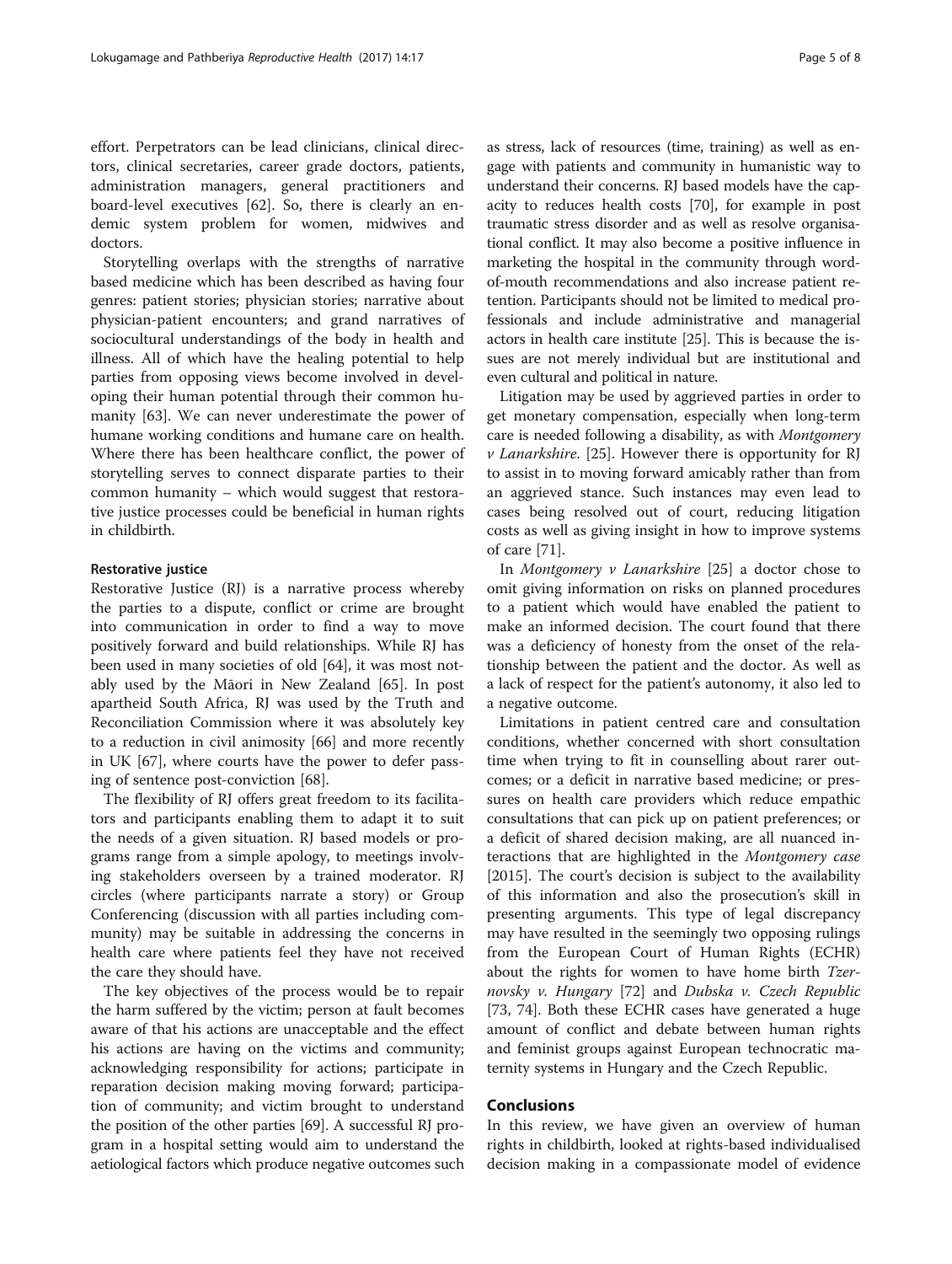<span id="page-5-0"></span>based medicine, highlighted the assets of narratives in medicine and pointed to the benefits of restorative justice. Human rights in childbirth, has served as a forum for highlighting many untapped or repressed areas of rage, anger and conflict within maternity care. Will this contemporary form of feminist rebellion against dehumanised healthcare lead to transformation of institutional attitudes? Perhaps restorative justice can transmute the polarised views that that can be created in human rights in childbirth disputes? The main reasons for RJ's popularity and effectiveness is the restorative processes' ability to build better relationships and strengthening communities, while being able to collectively discover a way to move forward by resolving conflict and healing harm. The movement forward is a joint effort that all stakeholders are contributors. For this reason restorative justice processes instead of litigation may break a cycle of animosity, defensive medical practice and post traumatic stress which litigation can amplify [[70\]](#page-6-0).

#### Acknowledgements

Dr Francoise Barbira-Freedman, Birth Anthropologist, University of Cambridge for proof reading and comments and to Dr Lindsay Porter, Social Historian, for guidance in the wording of the plain English summary.

#### Funding

None.

#### Availability of data and materials

Data sharing not applicable to this article as no datasets were generated or analysed during the current study.

#### Authors' contributions

Both authors jointly conceived the idea behind this article. AUL authored the material related to maternity care and SDCP authored the material related to restorative justice and legal aspects of the paper. Both authors read and approved the final manuscript.

#### Authors' information

AUL is on the Board of Directors of the International MotherBaby Childbirth Organisation and is also on the Advisory Board for Human Rights in Childbirth. She is an NHS Consultant in Obstetrics and Gynaecology. AUL is also an honorary senior clinical lecturer at University College London Medical School and has the following roles; Deputy Site Lead undergraduate women's health; Deputy Lead of the clinical and professional practice; and a Student Support tutor. Her teaching materials/lectures on respectful maternity care and human rights are currently published at the WHO website [http://www.who.int/reproductivehealth/topics/maternal\\_perinatal/](http://www.who.int/reproductivehealth/topics/maternal_perinatal/disrespect-during-childbirth-videos/en/) [disrespect-during-childbirth-videos/en/.](http://www.who.int/reproductivehealth/topics/maternal_perinatal/disrespect-during-childbirth-videos/en/) Her materials on the subjects within this article are part of the UCL Medical School MBBS course. SDCP is a law graduate from Birkbeck College, University of London, and member of the Charter Institute of Legal Executives, a Trustee of the Evelyn Oldfield Unit, UK, which is a charity that supports grassroots action and promotes equality in black, asian, minority ethic and refugee (BAMER) groups and currently is working as a paralegal in a London law firm.

#### Competing interests

All authors have read and understood the policy on declaration of interests and declare the following interests: AUL is an NHS Consultant in Obstetrics & Gynaecology in a London Hospital where she has been trained as an ILM accredited champion for human rights. She is on the Advisory Board of Human Rights in Childbirth and on the Board of Directors of the International MotherBaby Childbirth Organisation. She is a trustee to the Birthlight Charitable Trust.

Both AUL and SDCP are company directors of Docamali Ltd a small scale publishing company.

#### Consent for publication

Not applicable.

#### Ethics approval and consent to participate Not applicable.

#### Author details

<sup>1</sup>International MotherBaby Childbirth Organisation (NGO), London, UK <sup>2</sup> Advisory Board of Human Rights in Childbirth (NGO), London, UK.<sup>3</sup> Trustee Evelyn Oldfield Unit (NGO), London, UK. <sup>4</sup>Whittington Hospital, Department of Women's Health, University College London, Jenner Building, Magdala Avenue, London N19 5NF, UK.

#### Received: 10 October 2016 Accepted: 7 December 2016 Published online: 02 February 2017

#### References

- 1. World Health Organization. Standards for improving quality of maternal and newborn care in health facilities. World Health Organization. 2016. Available from: URL: [http://apps.who.int/iris/bitstream/10665/249155/1/](http://apps.who.int/iris/bitstream/10665/249155/1/9789241511216-eng.pdf?ua=1) [9789241511216-eng.pdf?ua=1](http://apps.who.int/iris/bitstream/10665/249155/1/9789241511216-eng.pdf?ua=1).
- 2. Kinney MV, Boldosser-Boesch A, McCallon B. Quality, equity, and dignity for women and babies. Lancet. 2016;388(10056):2066–8.
- 3. World Health Organization. Prevention and elimination of disrespect and abuse during childbirth. World Health Organization. 2015. Available from: URL: [http://www.who.int/reproductivehealth/topics/maternal\\_perinatal/](http://www.who.int/reproductivehealth/topics/maternal_perinatal/statement-childbirth/en/) [statement-childbirth/en/.](http://www.who.int/reproductivehealth/topics/maternal_perinatal/statement-childbirth/en/) [cited 2014 May 9].
- 4. British Institute for Human Rights and Department of Health. Human rights in healthcare – a framework for local action. 2007.
- 5. Hill M. The positive birth movement. Positive birth conference 2016: informed Choice 2016. Available from: URL: [http://www.city.ac.uk/events/](http://www.city.ac.uk/events/2016/july/positive-birth-conference-2016) [2016/july/positive-birth-conference-2016.](http://www.city.ac.uk/events/2016/july/positive-birth-conference-2016) [cited 2016 Nov 21].
- 6. Hulton LA, Matthews Z, Stones RW. Applying a framework for assessing the quality of maternal health services in urban India. Soc Sci Med. 2007;64(10):2083–95.
- 7. Kitzinger S. Birth crisis. London: Routledge; 2006.
- 8. Davis-Floyd R, Pascal-Bonaro D, Davies R, Ponce de Leon G. The international motherbaby childbirth initiative: a human rights approach to optimal maternity care. Midwifery Today. 2010;(94).
- 9. Davis-Floyd R, Pascali-Bonaro D, Leslie MS, Ponce de León RG. The International MotherBaby ChildbirthInitiative: working to create optimal maternitycare worldwide. Int J Childbirth. 2011;1(3):196–212.
- 10. Human Rights in Childbirth. Rinat dray is not alone, part 1. World Health Organization 2015. Available from: URL: [http://www.humanrightsinchildbirth.](http://www.humanrightsinchildbirth.org/amicusbriefpart1/) [org/amicusbriefpart1/.](http://www.humanrightsinchildbirth.org/amicusbriefpart1/) [cited 2015 May 23].
- 11. World Health Organization. WHO statement on caesarean section rates. World Health Organization. 2015. Available from: URL: [http://apps.who.int/](http://apps.who.int/iris/bitstream/10665/161442/1/WHO_RHR_15.02_eng.pdf?ua=1) [iris/bitstream/10665/161442/1/WHO\\_RHR\\_15.02\\_eng.pdf?ua=1](http://apps.who.int/iris/bitstream/10665/161442/1/WHO_RHR_15.02_eng.pdf?ua=1).
- 12. UNFPA. The organic law on the right of women to a life free of violence (Ley Organica sobre el Derecho de las Mujeres a una Vida Libre de Violencia). Venezuela: Bolivarian Republic of Venezuela; 2007.
- 13. Perez DR. Obstetric violence: a new legal term introduced in Venezuela. Int J Gynaecol Obstet. 2010;111(3):201–2.
- 14. Amnesty International. Violenta asupra mamelor in maternitate. 2015. Amnesty International. 10-5-2015. Ref type: video recording. [https://www.](https://www.youtube.com/watch?v=glwP60-g77A) [youtube.com/watch?v=glwP60-g77A.](https://www.youtube.com/watch?v=glwP60-g77A)
- 15. Sup. Ct. Kings County. Amicus Curiae Brief, Dray v. Staten Island University Hospital, No. 500510//2014. Human Rights in Childbirth. 2014. Human Rights in Childbirth, Sup. Ct. Kings County. Ref Type: Case.
- 16. Romano AM, Gerber H, Andrews D. Social media, power, and the future of VBAC. J Prenat Edu. 2010;19(3):43–52.
- 17. Glaser E. The cult of natural childbirth has gone too far. The Guardian; 2015.
- 18. Francis R. Report of the Mid Staffordshire NHS Foundation Trust Public Inquiry. The Stationery Office; 2013.
- 19. Olorenshaw V. Feminism has focused on the boardroom but it is time to remember the birthing room. The huffington post. 2016. Available from: URL: [http://www.huffingtonpost.co.uk/vanessa-olorenshaw/feminism-has](http://www.huffingtonpost.co.uk/vanessa-olorenshaw/feminism-has-focused-on-t_b_12316114.html)[focused-on-t\\_b\\_12316114.html.](http://www.huffingtonpost.co.uk/vanessa-olorenshaw/feminism-has-focused-on-t_b_12316114.html) [cited 2016 Nov 21].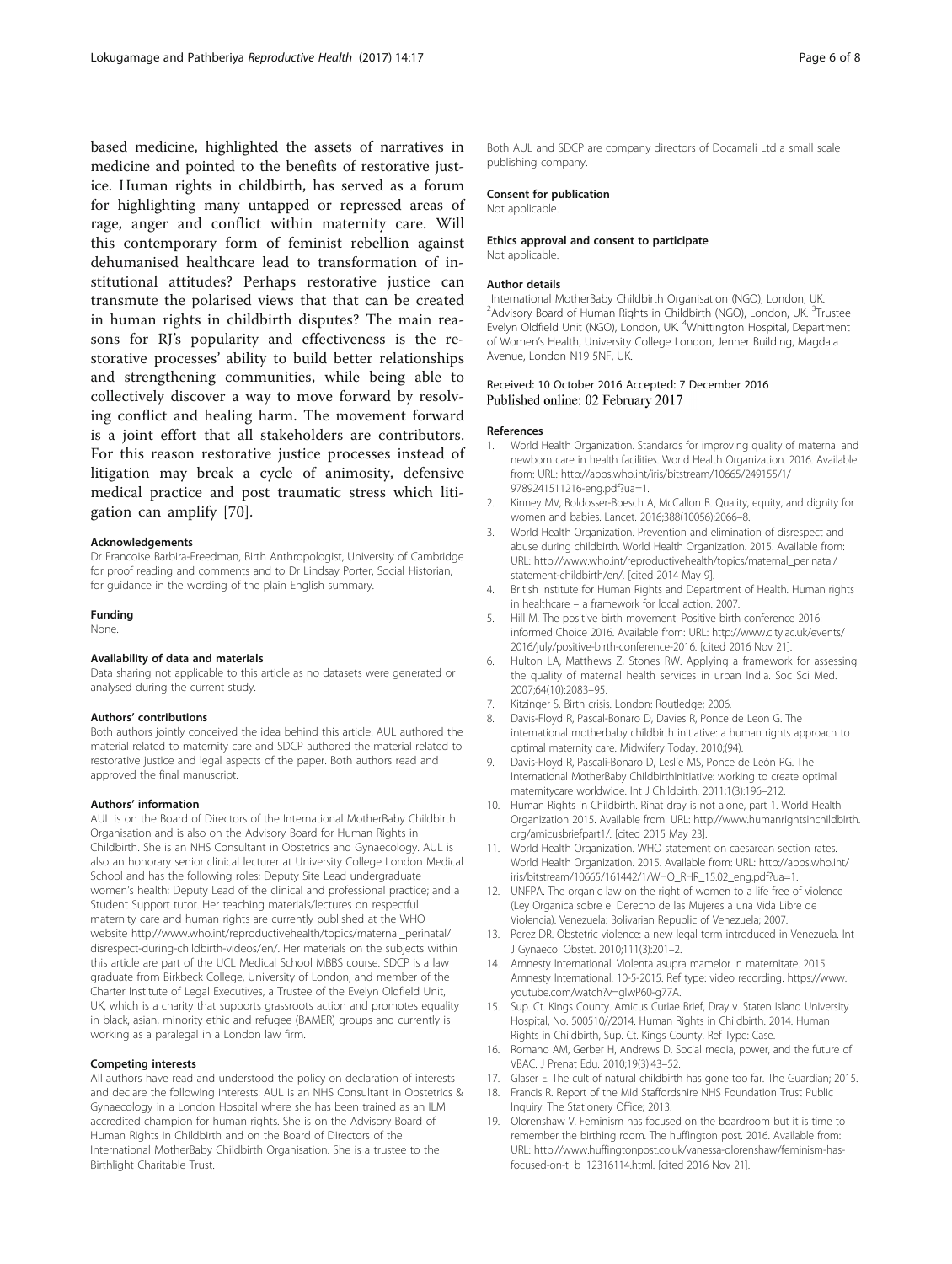- <span id="page-6-0"></span>20. Ehrenreich B, English D. Witches, midwives, and nurses a history of women healers. 2nd ed ed. New York City: Feminist Press at the City University of New York; 2010.
- 21. Behruzi R, Hatem M, Goulet L, Fraser W, Misago C. Understanding childbirth practices as an organizational cultural phenomenon: a conceptual framework. BMC Pregnancy Childbirth. 2013;13:205.
- 22. Cahill HA. Male appropriation and medicalization of childbirth: an historical analysis. J Adv Nurs. 2001;33(3):334–42.
- 23. Walsh D, Christianson M, Stewart M. Why midwives should be feminists. MIDIRS Midwifery Digest. 2016;25(2):154–60.
- 24. MacKenzie BH, van Teijlingen E. Risk, theory, social and medical models: a critical analysis of the concept of risk in maternity care. Midwifery. 2010; 26(5):488–96.
- 25. Montgomery v Lanarkshire Health Board. 2015. UKSC 11. Ref type: case.
- 26. Lokugamage A, Bourne T. They don't know what they don't know. The roar behind the silence why kindness, compassion and respect matter in maternity care. London: Pinter & Martin Ltd; 2015.
- 27. Right Care. The NHS Atlas of Variation in Healthcare: Reducing unwarranted variation to increase value and improve quality. London: Department of Health; 2010.
- 28. Greenhalgh T, Howick J, Maskrey N. Evidence based medicine: a movement in crisis? BMJ. 2014;348:g3725.
- 29. Wright JD, Pawar N, Gonzalez JS, Lewin SN, Burke WM, Simpson LL, et al. Scientific evidence underlying the American College of Obstetricians and Gynecologists' practice bulletins. Obstet Gynecol. 2011;118(3):505–12.
- 30. Prusova K, Churcher L, Tyler A, Lokugamage AU. Royal College of Obstetricians and Gynaecologists guidelines: how evidence-based are they? J Obstet Gynaecol. 2014;34(8):706–11.
- 31. Moynihan R, Doust J, Henry D. Preventing overdiagnosis: how to stop harming the healthy. BMJ. 2012;344:e3502.
- 32. Malhotra A, Maughan D, Ansell J, Lehman R, Henderson A, Gray M, et al. Choosing wisely in the UK: the Academy of Medical Royal Colleges' initiative to reduce the harms of too much medicine. BMJ. 2015;350:h2308.
- 33. Brocklehurst P, Hardy P, Hollowell J, Linsell L, Macfarlane A, McCourt C, et al. Perinatal and maternal outcomes by planned place of birth for healthy women with low risk pregnancies: the Birthplace in England national prospective cohort study. BMJ. 2011;343:d7400.
- 34. Dahlen HG, Tracy S, Tracy M, Bisits A, Brown C, Thornton C. Rates of obstetric intervention among low-risk women giving birth in private and public hospitals in NSW: a population-based descriptive study. BMJ Open. 2012;2(5).
- 35. de Jonge A, Mesman JA, Manniën J, Zwart JJ, van Dillen J, van Roosmalen J. Severe adverse maternal outcomes among low risk women with planned home versus hospital births in the Netherlands: nationwide cohort study. BMJ. 2013;346:f3263.
- 36. Nove A, Berrington A, Matthews Z. Comparing the odds of postpartum haemorrhage in planned home birth against planned hospital birth: results of an observational study of over 500,000 maternities in the UK. BMC Pregnancy Childbirth. 2012;12:130.
- 37. NICE. Intrapartum care for healthy women and babies. NICE. 2014 Available from: URL:<https://www.nice.org.uk/guidance/cg190>.
- 38. Lokugamage A. Human rights and clinical guidelines. BMJ. 2016.
- 39. Pathberiya SD. Patient autonomy and decision making. BMJ. 2016;10.
- 40. Aronson L. "Good" patients and "difficult" patients–rethinking our definitions. N Engl J Med. 2013;369(9):796–7.
- 41. Paley J. Cognition and the compassion deficit: the social psychology of helping behaviour in nursing. Nurs Philos. 2014;15(4):274–87.
- 42. Tracy SK, Hartz DL, Tracy MB, Allen J, Forti A, Hall B, et al. Caseload midwifery care versus standard maternity care for women of any risk: M@NGO, a randomised controlled trial. Lancet. 2013;382(9906):1723–32.
- 43. Davis-Floyd R. The technocratic, humanistic, and holistic paradigms of childbirth. Int J Gynaecol Obstet. 2001;75 Suppl 1:S5–23.
- 44. Hatem M, Sandall J, Devane D, Soltani H, Gates S. Midwife-led versus other models of care for childbearing women. Cochrane Database Syst Rev. 2008; 4:CD004667.
- 45. Hodnett ED, Gates S, Hofmeyr GJ, Sakala C. Continuous support for women during childbirth. Cochrane Database Syst Rev. 2013;7:CD003766.
- 46. Youngson R. TIME to CARE: How to love your patients and your job. Raglan: Rebelheart Publishers; 2012.
- 47. Dahlin CM, Kelley JM, Jackson VA, Temel JS. Early palliative care for lung cancer: improving quality of life and increasing survival. Int J Palliat Nurs. 2010;16(9):420–3.
- 48. Del CS, Louis DZ, Maio V, Wang X, Rossi G, Hojat M, et al. The relationship between physician empathy and disease complications: an empirical study of primary care physicians and their diabetic patients in Parma. Italy Acad Med. 2012;87(9):1243–9.
- 49. Orton P, Orton C, Pereira GD. Depersonalised doctors: a cross-sectional study of 564 doctors, 760 consultations and 1876 patient reports in UK general practice. BMJ Open. 2012;2:e000274.
- 50. The Lancet. Achieving respectful care for women and babies. Lancet. 2015; 385(9976):1366.
- 51. Freedman LP, Kruk ME. Disrespect and abuse of women in childbirth: challenging the global quality and accountability agendas. Lancet. 2014; 384(9948):42–4.
- 52. Open Democracy. Unlocking the transformative potential of storytelling. Open democracy 2014. Available from: URL: [https://www.opendemocracy.](https://www.opendemocracy.net/transformation/joanna-wheeler/unlocking-transformative-potential-of-storytelling) [net/transformation/joanna-wheeler/unlocking-transformative-potential-of](https://www.opendemocracy.net/transformation/joanna-wheeler/unlocking-transformative-potential-of-storytelling)[storytelling](https://www.opendemocracy.net/transformation/joanna-wheeler/unlocking-transformative-potential-of-storytelling). [cited 2015 May 10].
- 53. HIVOS. Women's Human Rights Storytelling Collaboratory. HIVOS 15 A.D. Available from: URL: [https://hivos.org/news/womens-human-rights](https://hivos.org/news/womens-human-rights-storytelling-collaboratory)[storytelling-collaboratory](https://hivos.org/news/womens-human-rights-storytelling-collaboratory). [cited 2015 May 10].
- 54. NHS England, Nursing Directorate. Compassion in practice one year on. NHS England, Nursing Directorate: Leeds; 2013.
- 55. Lokugamage A, Kyei-Mensah A, Van Lessen L, Megroff R, Harman T. Footprints of birth: women's voices and institutional listening. 2016. Whittington Health NHS Trust. 21-11-2016. Ref type: video recording. [https://www.youtube.com/watch?v=JyvEoo9DJZY&t=14s.](https://www.youtube.com/watch?v=JyvEoo9DJZY&t=14s)
- 56. Schapira L, Blaszkowsky LS, Cashavelly BJ, Kim CY, Riley JP, Wold MC, et al. Caring for one of our own. Oncologist. 2014;19(5):545–9.
- 57. Reed E, Cullen A, Gannon C, Knight A, Todd J. Use of Schwartz centre rounds in a UK hospice: findings from a longitudinal evaluation. J Interprof Care. 2014;25:1–2.
- 58. Van RK, Vanheule S, Inslegers R. Research on balint groups: a literature review. Patient Educ Couns. 2015;98(6):685–94.
- 59. Diaz VA, Chessman A, Johnson AH, Brock CD, Gavin JK. Balint groups in family medicine residency programs: a follow-up study from 1990–2010. Fam Med. 2015;47(5):367–72.
- 60. General Medical Council. National training survey 2014: bullying and undermining. GMC. 2014. November:19–20.
- 61. RCOG. Undermining toolkit. RCOG. 2016. Available from: URL: [https://www.](https://www.rcog.org.uk/en/careers-training/workplace-workforce-issues/improving-workplace-behaviours-dealing-with-undermining/undermining-toolkit/) [rcog.org.uk/en/careers-training/workplace-workforce-issues/improving](https://www.rcog.org.uk/en/careers-training/workplace-workforce-issues/improving-workplace-behaviours-dealing-with-undermining/undermining-toolkit/)[workplace-behaviours-dealing-with-undermining/undermining-toolkit/.](https://www.rcog.org.uk/en/careers-training/workplace-workforce-issues/improving-workplace-behaviours-dealing-with-undermining/undermining-toolkit/) [cited 2016 Mar 7].
- 62. Shabazz T, Parry-Smith W, Oates S, Henderson S, Mountfield J. Consultants as victims of bullying and undermining: a survey of Royal College of Obstetricians and Gynaecologists consultant experiences. BMJ Open. 2016; 6(6):e011462.
- 63. Kalitzkus V, Matthiessen PF. Narrative-based medicine: potential, pitfalls, and practice. Perm J. 2009;13(1):80–6.
- 64. Weitekamp E. Restorative justice; crime; criminal justice. The History of Restorative Justice. 1999;75–102.
- 65. Gabrielle MM, James HL. Restorative Justice and Practices in New Zealand: Towards a Restorative Society. Eugene: Wipf & Stock Publishers; 2010.
- 66. Alliais L. Restorative justice, retributive justice, and the south african truth and reconciliation commission. Philos Public Aff. 2011;39(4):331–63.
- 67. Ministry of Justice. Restorative justice action plan for the criminal justice system. London: Ministry of Justice; 2014.
- 68. UK Parliament. Crime and courts act 2013 part 2 of schedule 16 section 1ZA. 2013. Ref type: statute
- 69. United Nations Office On Drugs And Crime. Handbook on restorative justice programmes. Vienna: United Nations; 2006.
- 70. Angel CM, Sherman LW, Strang H, Ariel B, Bennett S, Inkpen N, et al. Shortterm effects of restorative justice conferences on post-traumatic stress symptoms among robbery and burglary victims: a randomized controlled trial. J Exp Criminol. 2014;10(3):291–307.
- 71. Strang H, Sherman LW, Mayo-Wilson E, Woods D, Ariel B. Restorative Justice Conferencing (RJC) using face-to-face meetings of offenders and victims: effects on offender recidivism and victim satisfaction. a systematic review. Campbell Systematic Reviews. 1-11-2013. Oslo, Norway, The Campbell Collaboration. Ref type: journal (full).
- 72. European Court of Human Rights. Tzernovszky v. Hungary. 2010. Application no. 67545/09, European Court of Human Rights. Ref type: case.